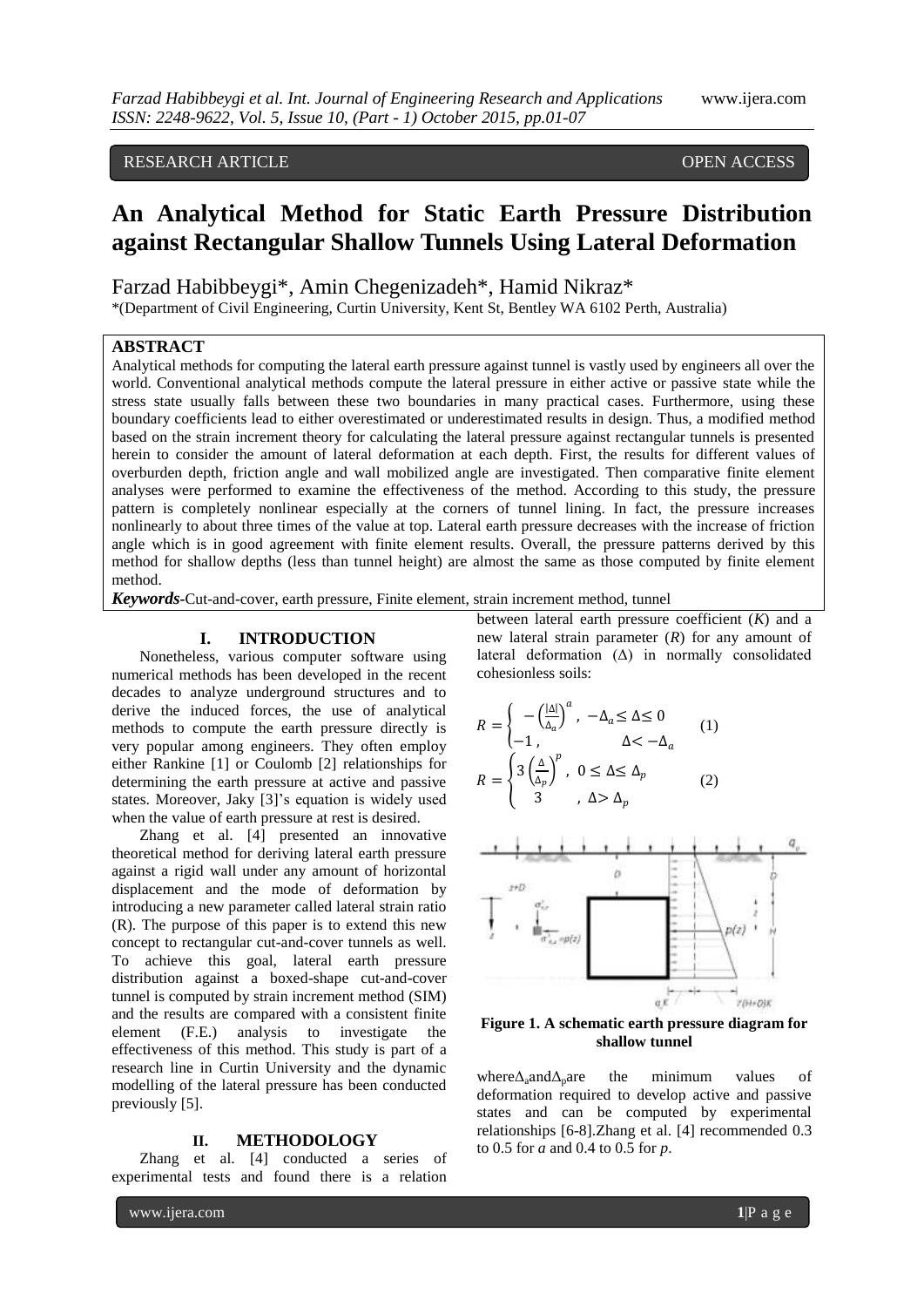The deformation mode of cut-and-cover tunnel can be derived experimentally or similarly by the following non-uniform equation[4, 9]:

$$
\frac{\Delta}{\Delta_{max}} = -\frac{\left(1 - \frac{z}{H}\right)^m \left(\frac{z}{H}\right)^n}{\left(1 - \frac{z_m}{H}\right)^m \left(\frac{z_m}{H}\right)^n} \tag{3}
$$

 $K'$ 

where m and n are the exponents to fit the curve best to the real deformation of the wall and*zm*is the depth at which max displacement happens. In this research, various values for *m* and *n* are used and the values equal 4 developed the best fit for the side wall deformation.

Zhang et al. [4] developed new equations for calculating lateral earth pressure coefficient for any intermediate state of stress based on the well-known formulations of Rankine and Coulomb. Equation (4) and (5) give lateral earth pressure coefficient (*K*) based on extending Rankine formulation. Similarly, Coulomb-based lateral earth pressure coefficient (*K'*) can be derived from equations (6) and (7):

$$
K = \frac{1 - \sin \phi'}{1 - \sin \phi' R}, -1 \le R \le 1 \qquad (4)
$$
  

$$
K = 1 + \frac{\sin \phi'}{1 - \sin \phi} (R - 1), 1 \le R \le 3 \qquad (5)
$$

$$
= \frac{2\cos^2\phi'}{\cos^2\phi'(1+R)+\cos\delta_{mob}(1-R)\left[1+\sqrt{\frac{\sin(\phi'+\delta_{mob})\sin\phi'}{\cos\delta_{mob}}}\right]^2}
$$
 , -1 ≤ R ≤ 1 (6)

$$
K' = 1 + \frac{1}{2}(R - 1) \left(\frac{\cos^2 \phi'}{\cos \delta_{\text{mob}} \left[1 - \sqrt{\frac{\sin(\phi' + \delta_{\text{mob}})\sin \phi'}{\cos \delta_{\text{mob}}}}\right]^2} - 1\right)
$$
\n(7)

where  $\phi'$  and  $\delta_{mob}$  are the effective friction angle of soil and the mobilized friction angle of wall respectively. Fig. 1 shows a shallow rectangular tunnel and the lateral earth pressure distribution against the side walls. Since the tunnel is buried in a shallow depth, the overburden depth has been

considered as part of the surcharge in the calculation of the lateral earth pressure in this research. By using SIM, lateral earth pressure at the depth of *z* can be computed from equations (4) to (8):

$$
p(z) = \sigma'_{h,z} = (q_0 + \gamma D + \gamma z)K \ 0 \le z \le H(8)
$$





**Figure 2. Lateral earth pressure distribution a) Depth variation b) ɸ' variation**

where  $q_0$  is the surcharge load (kN/m<sup>2</sup>),  $\gamma$  is the soil unit weight  $(kN/m<sup>3</sup>)$ , *D* is the overburden depth (m), *H* is the height of tunnel (m) and *K* is the lateral earth pressure coefficient derived by SIM.

## **III. RESULTS AND DISCUSSION**

According to SIM concept presented in the previous sections for shallow tunnels, lateral earth

www.ijera.com **2**|P a g e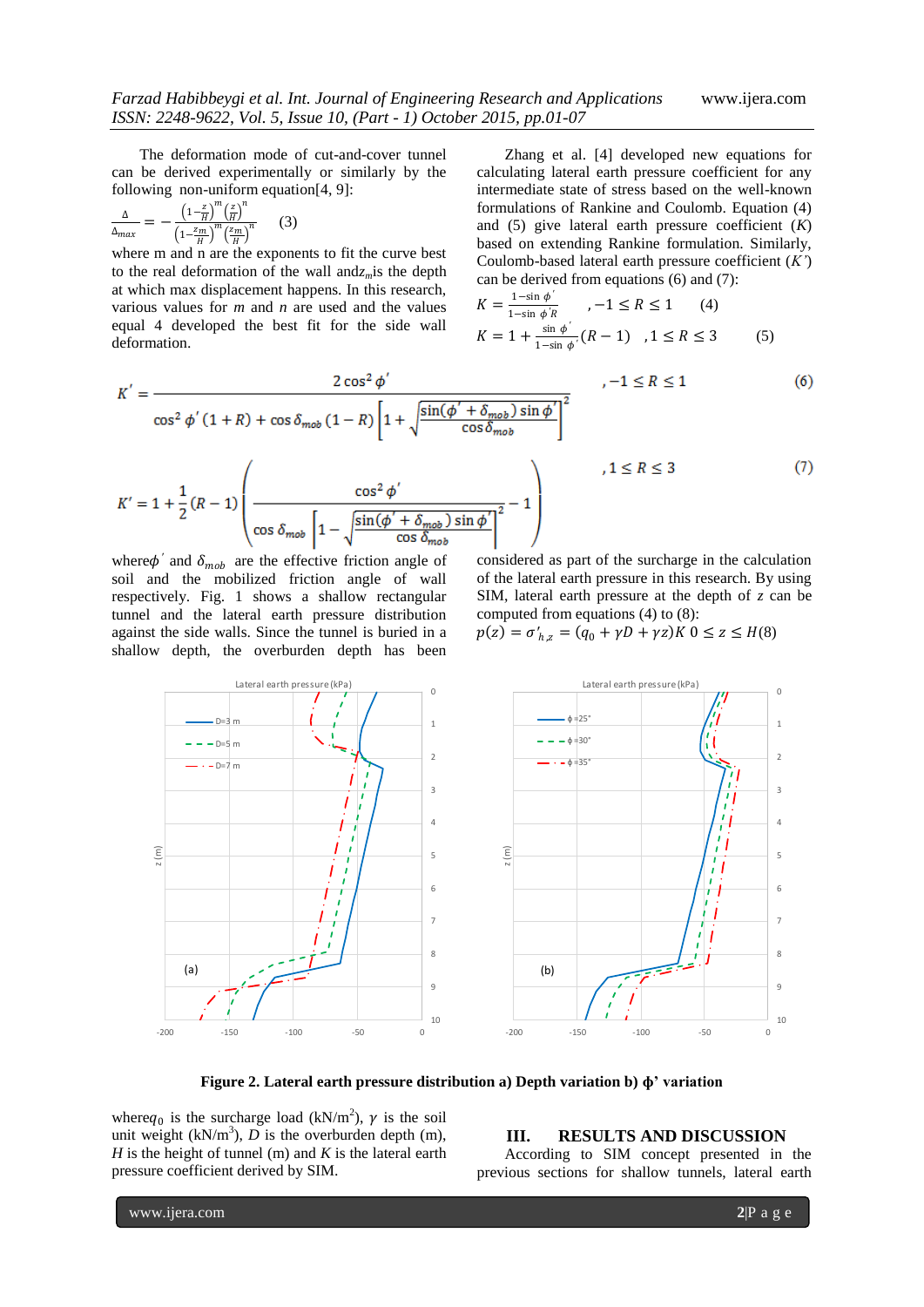pressure distribution against the side walls of a boxshaped tunnel is computed for various values of overburden depth  $(D)$ , frictional angle  $(\phi')$  and mobilized wall friction angle  $(\delta_{mob})$  in this section and the effect of each aforementioned parameter is investigated in comparison with the related finite element results performed by PLAXIS® [10]. The studied tunnel is a 10-m square section which is buried at the depth of *D*. A cohesionless homogenous soil (sand) is taken into account for comparative analyses to be able to employ the strain increment theory. The other geotechnical parameters for the studied soil are: Soil unit weight  $(\gamma)$ =17kN/m<sup>3</sup>, frictional angle  $(\phi')=25^{\circ}$ , 30° and 35°, Young modulus (*E*)=130MPa, Poisson's ratio=0.3, and mobilized wall frictional angle  $(\delta_{mob})=0.5\phi'$  and  $0.67\phi'$ .

The first step in computing the lateral earth pressure using SIM, is to determine the lateral deformation of the side walls of tunnel. It can be derived simply by equation (3) or any other prescribed deformation. Then by using equations (1) and (2), lateral strain ratio (*R*) is calculated at each particular depth (*z*). In this research, the values of active and passive displacements are:  $\Delta_a = 0.005H$ , and  $\Delta_p = 0.014$ H. Finally, lateral earth pressure can be derived from equations (4) to (8) for Rankine-based SIM or Coulomb-based SIM relationships depending on the value of *R*at each depth of tunnel height.

Fig.2(a) shows the lateral earth pressure distribution against the sidewalls of tunnel for  $\phi'$  = 30 $\degree$  and  $\delta_{mob} = 0.5\phi'$  for differnt depth of overburden (*D*). As shown in this figure, for *D=3m*, lateral earth pressure (*p*) increases nonlinearly from 35 kPa at *z=0* (top of lining) to its peak value, 49 kPa at *z=1.8m,*  followed by an abrupt decrease to 30 kPa at *z=2.3m*. Then it gradually grows to 64 kPa at *z=8.3m*. Afterwards, *p* continues to grow with a greater rate and reaches 123 kPa at almost 1m from the bottom of lining. This sharp increase followed by a slight increase at the bottom of lining reaches the value of 131 kPa. Despite linear behaviour at the middle part of the tunnel sidewalls, the pressure distribution is totally nonlinear at both top and bottom parts.

Lateral earth pressure at two other overburden depths of 5m and 7m are presented in this figure as well. As seen, the patterns of pressure distribution for these depths are very similar to the 3m graph. However, the value of pressure increases with the increase in *D* especially at the middle height of the tunnel wall.

Fig.2(b) shows the pressure distribution for different friction angles ( $D=3$ m and  $\delta_{mob} = 0.5\phi'$ ). As seen in this figure, the lateral earth pressure computed by SIM decreases with increasing  $\phi'$ .

# **III.1.Frictional angle (***′* **) variation**

Fig.3 shows the lateral earth pressure distribution against the sidewalls of tunnel with the variation of friction angle  $(\phi')$ , for overburden depth of 3 m and  $\delta_{mob} = 0.5\phi'$ . In this figure, the lateral earth pressure (*p*) computed by both Rankine- and Coulomb-based SIM and the consistent F.E. results are presented. In all figures, SIM pressure distribution follows the same pattern of F.E. result. However, the value of Coulomb-based SIM pressure is less than Rankinebased SIM pressure because of considering the wall friction angle. According to SIM, lateral earth pressure distribution is completely nonlinear at both top and bottom corners of the box shaped tunnel (i.e.  $z=0$  to 2.5 m at top and  $z=8$  to 10 m at bottom) which is in good agreement with the F.E. result. Furthermore, the lateral earth pressure pattern in the middle height of the tunnel wall is linear which is almost compatible with the F.E. pattern as well. Since SIM is not able to consider stress concentration at the corners, SIM results are slightly overestimated and underestimated in the middle and corners (either at top or bottom of lining) respectively. This difference between SIM and F.E. values due to stress concentration grows higher at the corners with the increase in the friction angle.

# **III.2.**Mobilized wall friction angle  $(\delta_{mob})$  variation

The effect of interface condition on the results of SIM is presented in this section. Two different values of  $\delta_{mob}$  (equals to  $0.5\phi'$ , and  $0.67\phi'$ ) are taken into account for the wall friction angle. To investigate this effect, several combination of overburden depth and friction angle are used in this study. Yet only the results of overburden depth of 3 m and friction angle  $(\phi)$  of 30° is presented here in Fig.4. As seen in these graphs, SIM follows the same pattern for lateral earth pressure distribution for all different values of wall friction angle  $\delta_{mob}$ . However, because of stress concentration at the corners of box-shaped lining, the difference between earth pressures computed by these two methods is getting higher at the top and bottom of lining.

#### **III.3. Overburden depth (D) variation**

Fig.5shows the effect of overburden depth (*D*) on the results computed by SIM for both Rankineand Coulomb-based procedure. Different values for friction angle ( $\phi' = 25^\circ$ , 30° and 35°) and wall friction angle  $(\delta_{mob} = 0.5\phi^{\prime})$ , and  $(0.67\phi^{\prime})$  are considered to evaluate the effect of overburden depth on the results. Briefly, only the results for  $\phi' = 30^\circ$  and  $\delta_{mob} = 0.5\phi$ are presented here. As seen in this figure, the lateral earth pressures computed by SIM are compatible with the F.E. results in all different depths. However, the difference between SIM and F.E. values is getting higher with the increase in overburden depths because of the assumption made in the extended SIM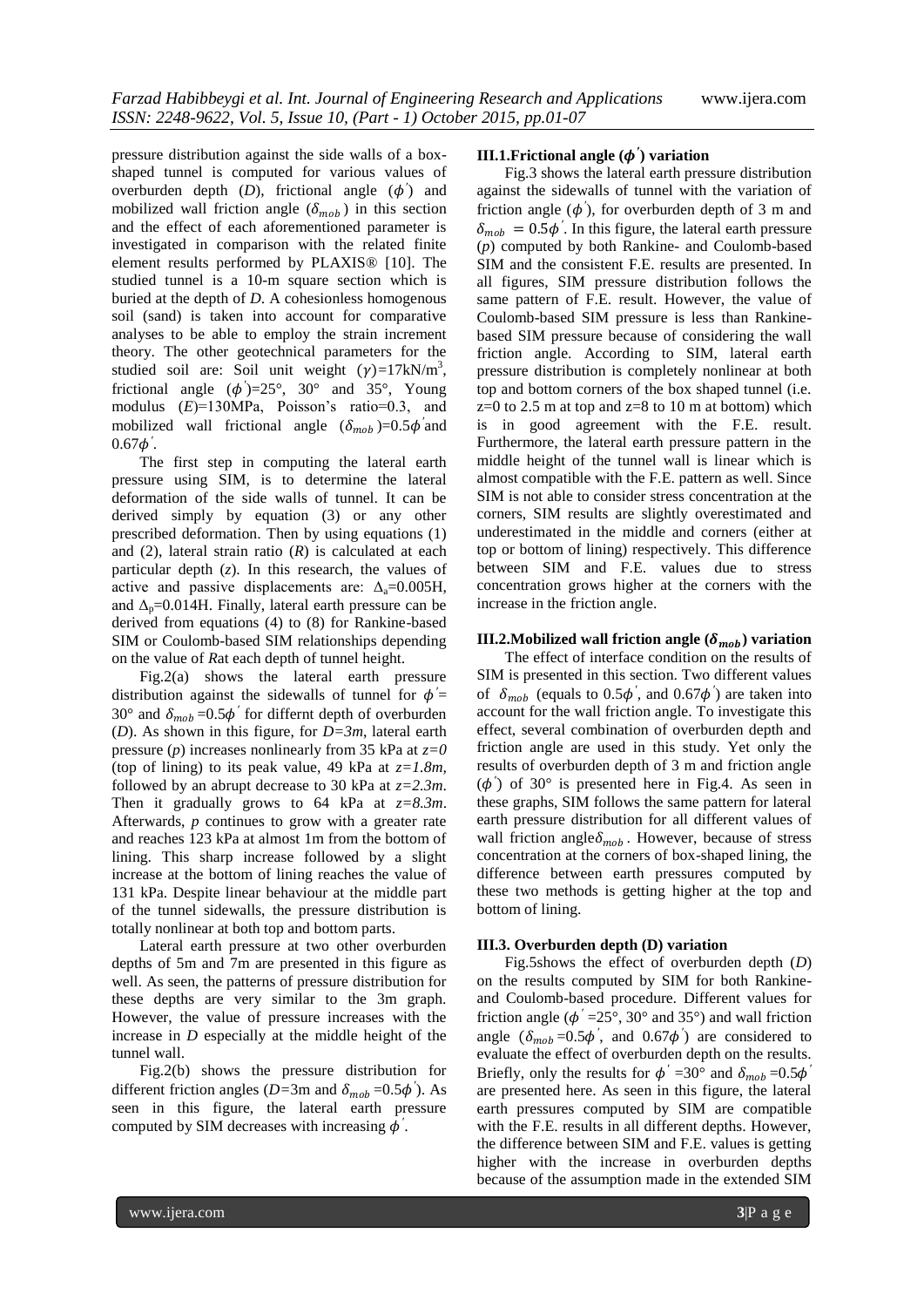equations for shallow tunnels. In these formulas, the effect of overburden depth is considered as part of surcharge. Therefore, the application of extended SIM for box-shaped cut-and-cover tunnels shall be limited to only shallow depths.

# **IV. CONCLUSIONS**

In this paper a modified procedure based on strain increment method was proposed for calculating the lateral earth pressure distribution against side walls of a shallow box-shaped tunnel. For the studied cases in this study, strain increment method (SIM) shows a good compatibility with the finite element (F.E.) results. SIM can also predict the non-linear behaviour of lateral earth pressure (*p*) at the corners of the box-shaped tunnel.

For overburden depth of 3m, and  $\phi' = 30^{\circ}$ , *p* increases nonlinearly from 35kPa to three times of therelated value at top of the lining in both F.E. and SIM results. The value of *p* computed by SIM Coulomb-based formulation is less than the related value by Rankine-based formulation due to

considering the effect of wall friction. The lateral earth pressure decreases with the increase of friction angle in both F.E. and SIM. However, the difference between SIM and F.E. values is higher at the corners of tunnel lining because of stress concentration.

The results state that SIM is more accurate in predicting lateral earth pressure for shallower depth. Therefore, the applicability of SIM shall be limited to only cut-and-cover tunnels buried at shallow depth which the assumption of considering the overburden depth as surcharge in formulation derivation is acceptable.

research including experimental laboratory tests shall be performed to evaluate the reliability of SIM before implementing in engineering practice.

#### **V. ACKNOWLEDGEMENT**

The first author is the recipient of the Departmental Short term Scholarship of Curtin University. This support is gratefully acknowledged.



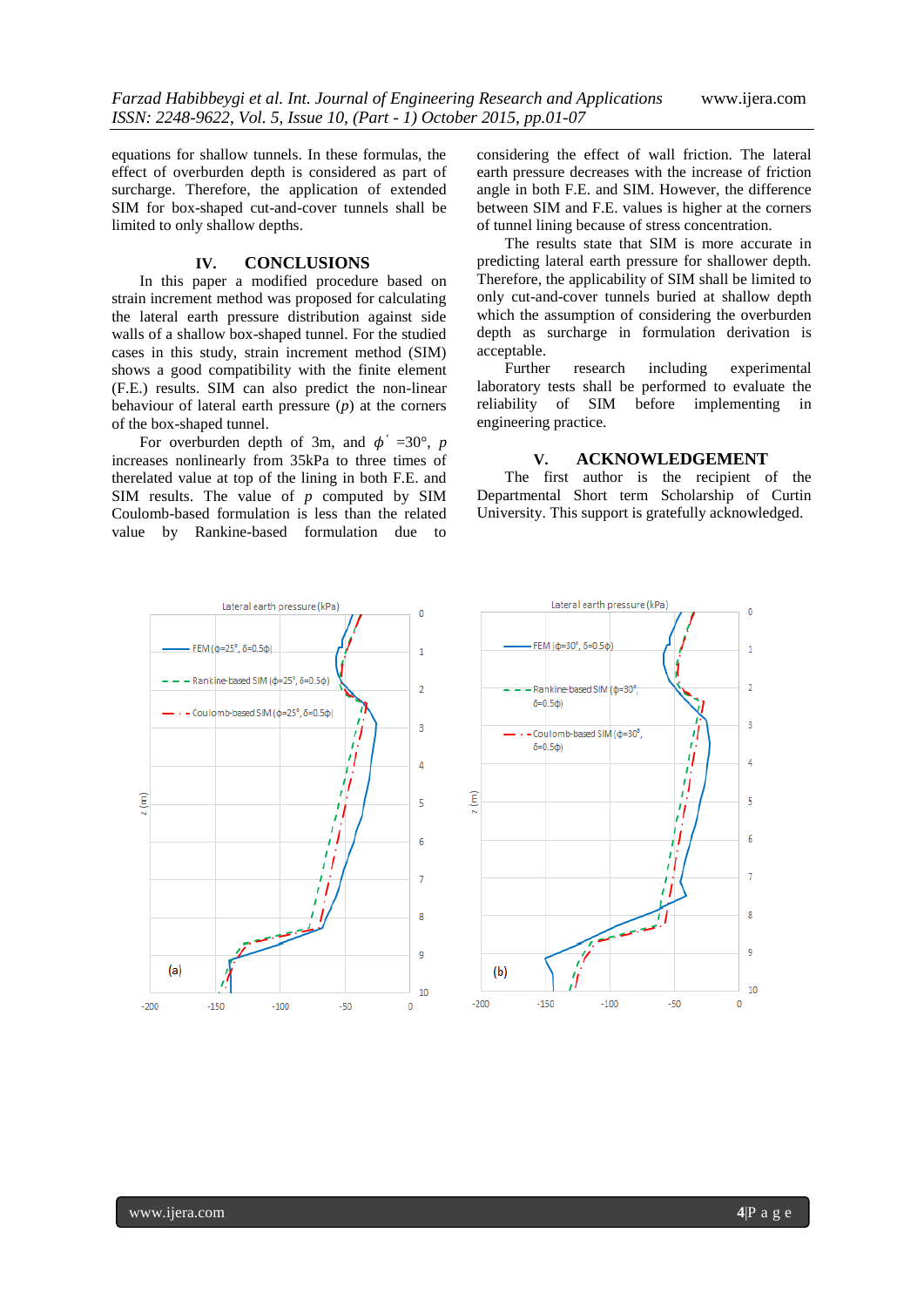

**Figure 3. Variation of lateral earth pressure with** ɸ'

a) ɸ'=25° b)  $\phi' = 30^\circ$ c) ɸ'=35°



# **Figure 4. Variation of lateral earth pressure with δ** a)  $\delta = 0.5 \phi'$

b)  $\delta = 0.67 \phi'$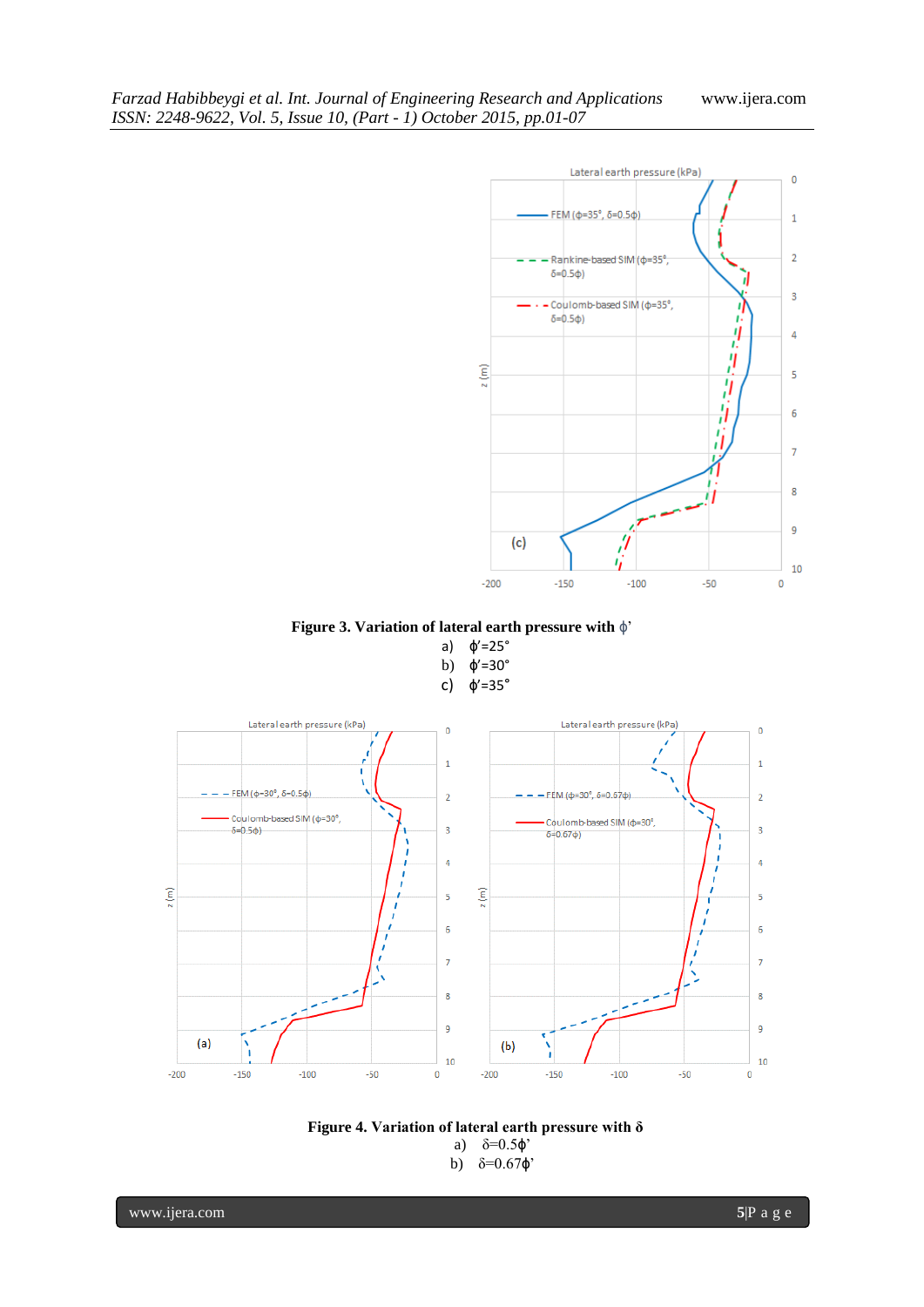



# **Figure 5. Variation of lateral earth pressure with overburden depth**

a) D=3 m b) D=5 m